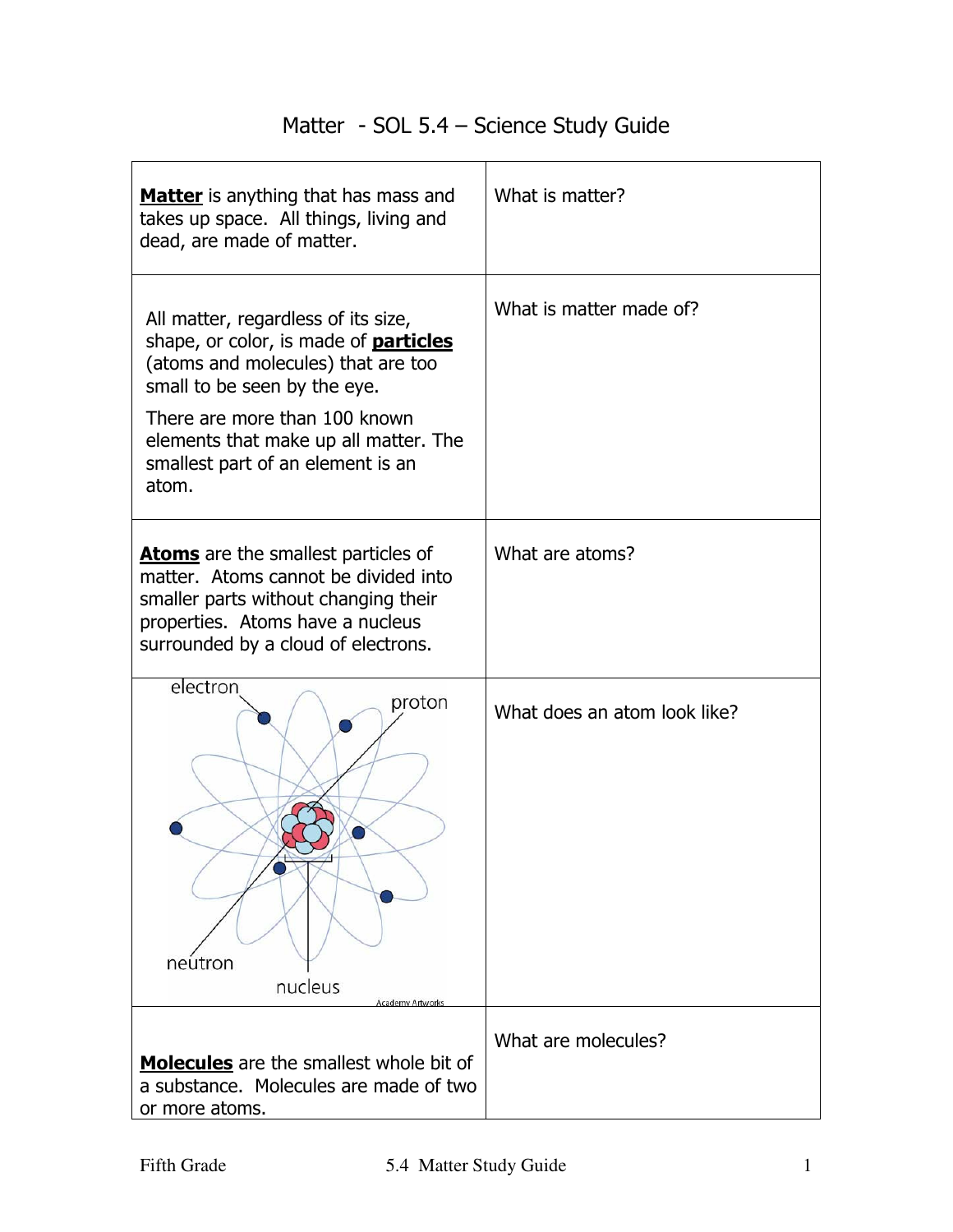| molecule                                                                                                                                                                             | What does a molecule look like?                |
|--------------------------------------------------------------------------------------------------------------------------------------------------------------------------------------|------------------------------------------------|
| When two or more elements combine<br>to form a new substance, it is called a<br>compound.                                                                                            | What is a compound?                            |
| There are many different types of<br>compounds because atoms of<br>elements combine in many different<br>ways (and in different whole number<br>ratios) to form different compounds. |                                                |
| Examples of <b>compounds</b> include<br>water $(H2O)$ and table salt (NaCl). The<br>smallest part of a compound is a<br>molecule.                                                    | What are some common examples of<br>compounds? |
| Oxygen<br>drogen<br>Hydrogen                                                                                                                                                         |                                                |
| water<br>salt                                                                                                                                                                        |                                                |
| A <i>mixture</i> is a combination of two or<br>more substances that do not lose their<br>identifying characteristics when<br>combined.                                               | What is a mixture?                             |
|                                                                                                                                                                                      |                                                |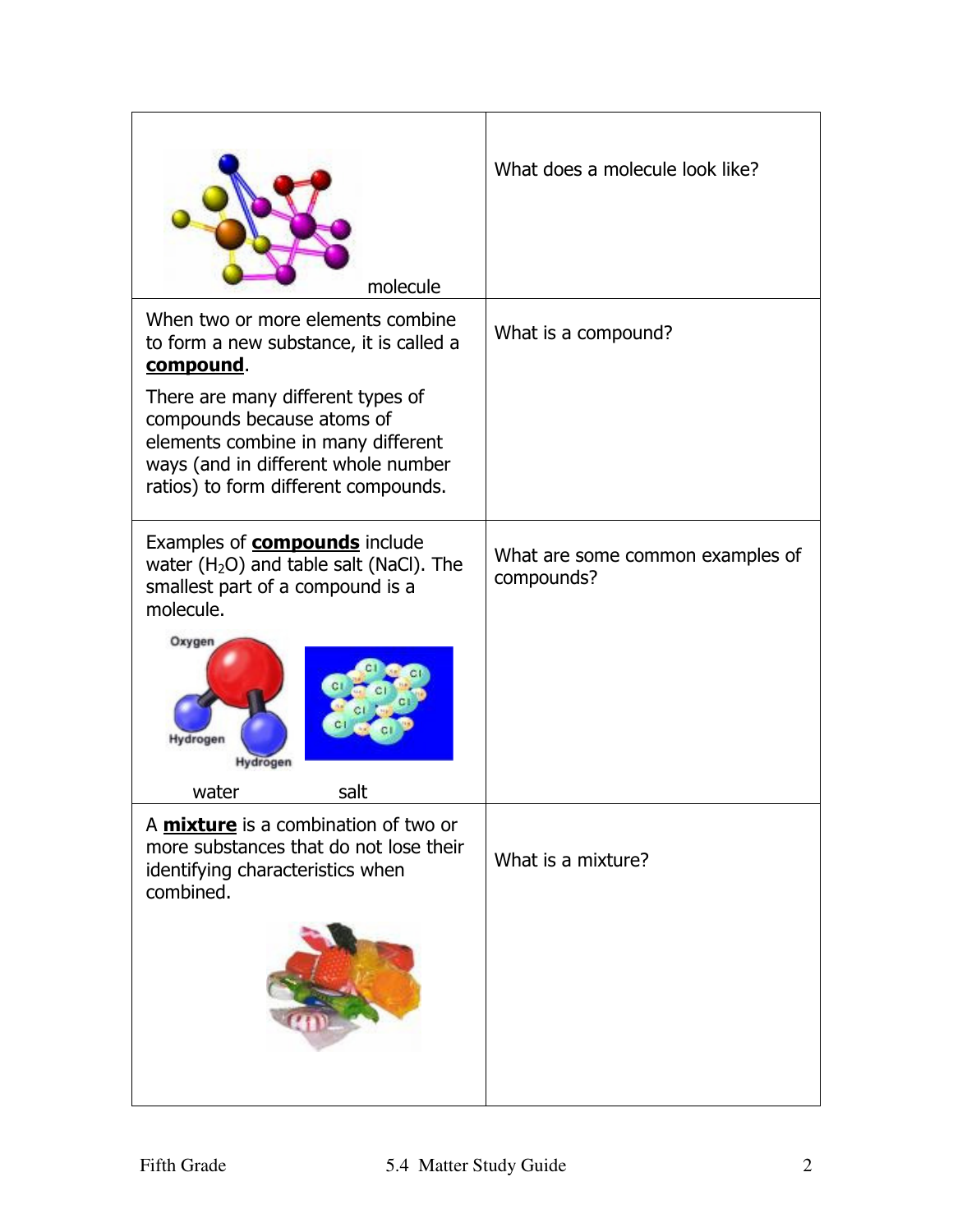| A solution is a mixture<br>in which one substance<br>dissolves in another.                                                                                                                                                               | What is a solution?                                                                   |
|------------------------------------------------------------------------------------------------------------------------------------------------------------------------------------------------------------------------------------------|---------------------------------------------------------------------------------------|
| Be sure that you can compare and<br>contrast mixtures and solutions.<br>Be able to compare and contrast<br>elements and compounds.<br>Be able to compare and contrast<br>atoms and molecules.                                            | How do I show what I know about<br>atoms, elements, molecules and<br>compounds?       |
| Be sure that you can construct and<br>interpret models of atoms, elements,<br>molecules, and compounds.                                                                                                                                  | How else can I show what I know<br>about atoms, elements, molecules<br>and compounds? |
| Matter can exist as a solid, a liquid, and<br>a gas.<br><b>Solids</b> keep their shape and have a<br>fixed size, shape, and volume. The<br>particles in a solid are packed tightly<br>together (touching) and vibrate back<br>and forth. | What are the three states of matter?                                                  |
| <b>Liquids</b> take the shape of their<br>container. They have a movable<br>surface, but their volume is fixed. The<br>particles in a liquid are spread out a little<br>and are able to slide past each other.                           |                                                                                       |
| Gases take the shape of their surface.<br>The size, shape, and volume of gases<br>changes depending upon the size of the<br>container. The particles in a gas are<br>very spread out and move very quickly<br>in all directions.         |                                                                                       |